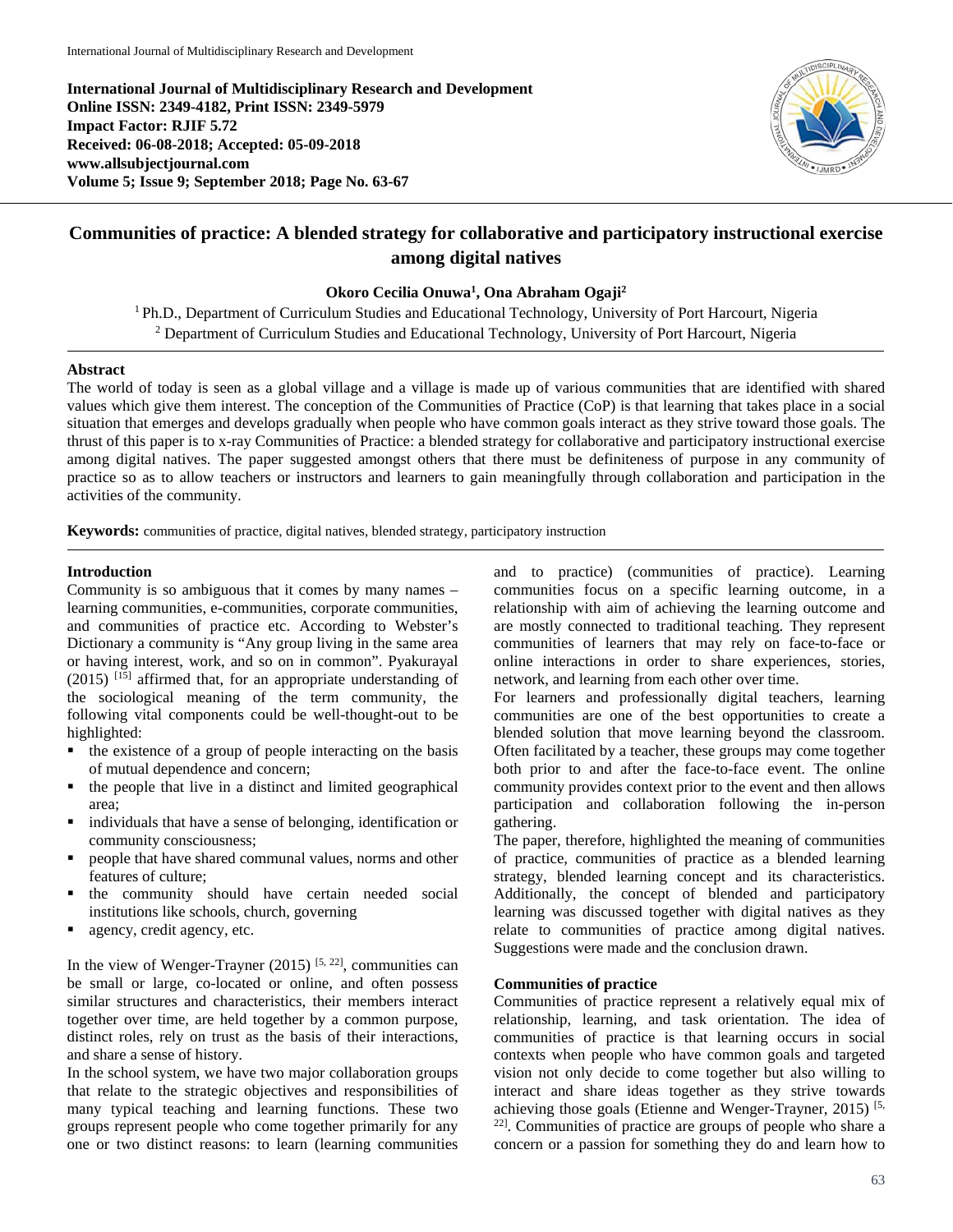do it better as they interact regularly.

The term "communities of practice" is a concept in the educational system that has greatly improved and enhanced social interaction among students in teaching and learning. Communities of practice are formed by people who agreed to come together to engage in a collective and collaborative learning especially in subjects they learning together could give them better understanding comparatively. It is formed by people who agree to come together to engage in a collective and collaborative learning with a specific objective to achieve a targeted goal. This could be a group of teachers who specialized in the same discipline, a group of ambitious students seeking new forms of knowledge, a group of students working on similar problems, a clique of pupils defining their identity in the school.

Communities of practice are groups of people who share a concern or a passion for something they do and learn how to do it better as they interact regularly. Communities of practice are formed by people who engage in a process of collective learning in a shared domain of human endeavour: a tribe learning working on similar problems, a clique of students defining their psyche in the school, a network of surgeons exploring novel techniques, a gathering of first – time managers helping each other cope.

In communities of practice, there is flexibility in design and objectives. Members share a commonality of social learning that provides a framework for problem solving, resource creation and sharing, and support, as they leverage in person and online connections and place value on both formal and informal learning opportunities. This sharing, especially, in turn, refines and elaborates McDemott's description of knowledge sharing as thinking together:

"Sharing knowledge is an act of knowing who will use it and for what purpose. This often involves mutually discovering which insight from the past is relevant in the present"

McDemott, in Pyrko, Dorflier and Eden, (2017).

This continuous conversation often via online and social media helps members to develop a shared practice which creates collective intelligence and later result in an implicitly held knowledge within them.

Communities of practice are more often referred to as Virtual Communities of Practice (VCoPs). Therefore they require information technologies to support, improve and develop the learning process and outcome of member's interactions. Chikh and Berkani  $(2010)$ <sup>[4]</sup> averred that several studies (Develotte; Dillenbbourg, Poirier and Carles; and La ferriere) related to CoPs in the teaching domain in general and many online learning communities use course management system such as Blackboard has also been widely used in online education. It should be noted that communities of practice can be very effective in a digital class, where internet is immensely utilized. The Internet is one of the innovative technologies used in teaching and learning.

The Internet is a large network of computers connecting people and information. By browsing the internet, learners can access shelves of the library, access information on seemingly limitless interests which creates tremendous possibilities for them to expand the realm of educational opportunities. The internet offers life-long learning occupied by communities of practice and self-learning through collaborative learning,

sharing of knowledge and experience and crowdsourcing new ideas and development.

According to Murphy  $(2003)$  [10], the usage of internet in the educational system has removed traditional place and time obstacles and has provided learners with access to information whenever and wherever they want. However most online learning is conducted by having students and instructors interact primarily through the internet, an alternative form called blended learning combines the internet with face-toface in class instruction (Osguthorpe and Graham, 2003)<sup>[13]</sup>. A neighbourhood, for instance, is often called a community but is usually not a community of practice.

For a community to be a community of practice three crucial characteristics according to Rahul  $(2012)^{[17]}$  must be present;

- **1. Domain:** Domain gives an identity to the communities of practice. The members of a community share a common domain of interest. Domain tells about what type of information is to be shared within the community.
- **2. Community***:* Community is a group of people who belong to the same domain and share knowledge in order to help each other. Communities of practice have communities in which people share the knowledge they possess in a particular domain by conducting activities like group discussions and meetings.
- **3. Practice:** It is defined as the set of ways to do the work in domains such as communication and problem sharing. Communities of practice have a well-defined set of activities to be adapted in sharing knowledge within the community.

It is the combination of these three elements that constitute a community of practice. And it is by developing these three elements in parallel that one constitutes such a community (Etienne and Wenger-Trayner, 2015) [5, 22].

# **Communities of practice as a blended learning strategy**

The community of practice as a blended learning strategy for collaborative and participatory academic exercise to enhance learning implies that there must be an area of interest or an area over which a person has a control-the domain. The domain must have a shared interest to which every member in it subscribes to and that defines their identity as their membership is defined by their commitment to the domain. For example, undergraduate students and masters' students in any higher institution may subscribe to belong to a domain in the WhatsApp group, which every student shares the same interest (learning) and control, and by so doing, it has given them an identity to live with as regards to their academic programme.

Also, the domain has given the students, the feeling of belonging to a community where resources, information are amongst them as they engage in discussions and joint activities thereby building relationships that help them learn. This has implications for schools, as Barbara Rogoff and her colleagues in Smith  $(2003)$  <sup>[19]</sup> suggest that they must prioritize instructions that build on children's interests in a collaborative way. The WhatsApp platform provides the avenue for sharing information as regard to a particular learning area (topic), lecture time table and date, assignment to be done, how they will be done and when they will be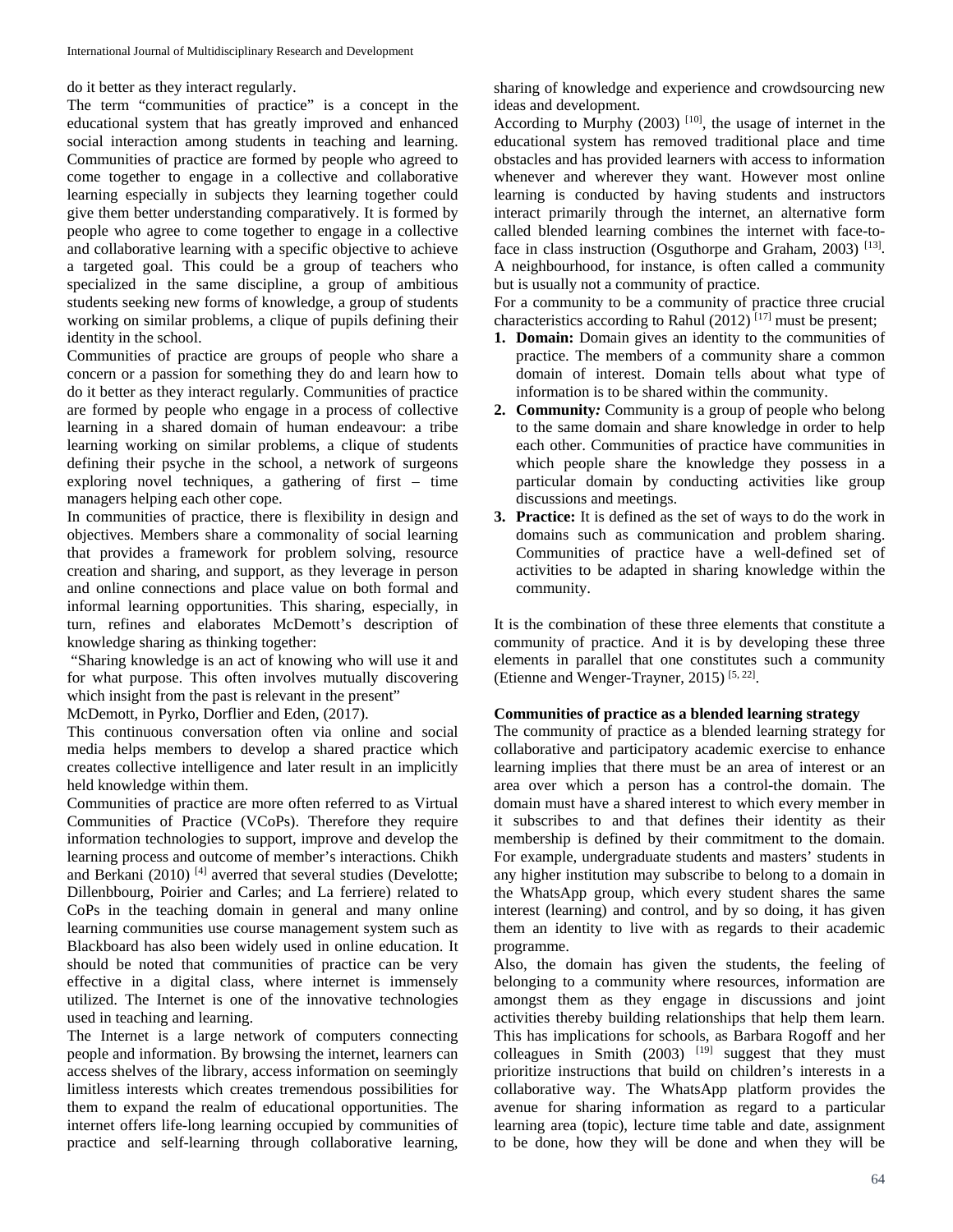#### submitted.

The practice requires sustained interest and interaction which invariably will take time. Members of the community will always be committed to it as it helps enhance learning through thoughtful discussions as knowledge and activity have an intimate and symbiotic relationship. The interest and interaction in most cases serve as motivation to the members to achieve the set objective eventually.

#### **Blended learning**

The term blended learning is the practice of using both online and in-person learning experiences when teaching students. In a blended learning course, for example, students might attend a class taught by a teacher in a traditional classroom setting, while in this case, in-class time may be either replaced or supplemented by online learning experiences, and students would learn about the same topics online as they do in class, and the online and in person learning experiences would parallel and complement one another (Garrison and Vaughn,  $2007$ ) <sup>[7]</sup>. In a similar vein it is seen by Horn and Staker in Buono  $(2017)$  <sup>[3]</sup> as a "formal education program in which a student learns at least in part through online delivery of content and instruction with some elements of student control over time, place, path and/or pace and at least in part at a supervised block-and-mortal location away from home." Blended learning can also be called hybrid learning and mixed-mode learning.

Blended learning experiences vary widely in design and implementation from school to school. For example, blended learning may be provided in an existing school by only a few teachers or it may be the dominant learning delivery model around which a school's academic programme is designed. Online learning may be a minor component part of a classroom based course or video recorded lectures, live video and text chats, and other digitally enabled learning activities may be a student's primary instructional interactions with a teacher. In some cases, students may work independently meeting with teachers to review their learning progress, discuss that work, ask questions, or receive assistance for difficult concepts.

Obi  $(2016)$  <sup>[11]</sup> opined that blended learning can also be viewed as a combination of traditional delivery (classroom setting) method with online or technology driven delivery method. The major essence of blended learning pedagogy is to promote collaboration. Blended learning is a combination of the traditional and interactive form of learning which includes multimedia, virtual classroom, email, online technology and video conferencing, together with classroom training. Collaboration involves social processes in the academic problem-solving situation. It also includes learners learning how to solve problems on their own and as well as improvements in communication and critical thinking. It also increases learner's satisfaction and greater achievement with course objectives and changes in learning practice. No wonder then that Vikoo  $(2017)$ <sup>[21]</sup>, captured blended learning metaphorically as " just as people use a variety of tones, pitches, rhythm, timbre, loudness, inflections, gestures, etc. to communicate ideas to others, a teacher should use a variety of media to aid the transfer of learning."

The processes of learning through collaboration broaden

learners' perspective and expose learners to one another's ideas and concepts. The combination of online element and traditional delivery facilitate and promote learners coming together to exchange perspectives and ideas. In blended learning, both the learners and instructors benefit from the collaborative learning process. Senior instructors share their experiences and techniques with junior instructors. There is also an opportunity to employ what is termed as reciprocal monitoring, in which a pair of instructors compliments each other in term of pedagogical approach, technology delivery, teaching philosophy and course assessment. This reciprocal mentoring helps solve some of the age old online issues that some instructors come in contact with in terms of sacrificing of course content for technology related issues. This technology issues can be experienced at either faculty or student end.

#### **Collaborative learning and participatory instruction**

Collaborative instruction is seen as a free and unlimited deliberation of a problem or problems by a collaborative group of persons talking together under the direction of one of its members. The collaborative instructional exercise borders on the intelligent exchange of opinion in a topic or an object so that the teacher/instructor/facilitator monitors discussion to ensure that it is directed towards the attainment of the objective(s) of the lesson. Collaborative learning is a way of engaging students actively in the learning processes and the learning activities can take place in and out of the classroom (Finks, 2007) [6].

This comprises all things from listening to practicing which help the students to absorb what they hear and apply course materials to real life situation. These activities embrace five main components, which are; positive interdependence, faceto-face interaction, interpersonal and small group social skills, and group processing. The collaborative instruction thus encourages a healthy learning situation when it is properly moderated by the teacher. Obih  $(2017)$  <sup>[12]</sup> opinionated that this type of instructional exercise allows the contribution of every member of the class, thereby enriching the knowledge of everyone in the class. The collaborative instructional exercise involves a process of exploring the environment (community) that leads to asking questions. It also provides examples for students to experience such activities as observing and classifying which will eventually boost their academic achievement of the subject matter.

On the other hand, participatory learning is a teaching strategy that integrates themes or content area or topic that is of interest to the learners. Rose in Akuakanwa (2016) [1] upheld that learners are encouraged to take ownership of their learning as well as collaborate with the teacher. Participatory learning involves a dual operation of learning, whereby the teacher and students collaborate with each other, with the teacher acting as a guide or facilitator. The topics are generated based on students' realities and previous experience which make for an authentic and meaningful learning experience (Larsen and Anderson, 2011)<sup>[9]</sup>.

In a participatory class, the students can either work in pairs, small groups or in the whole group. Activities such as role play, dramatization, simulation, dialogue, problem solving among others, are employed to find solutions to instructional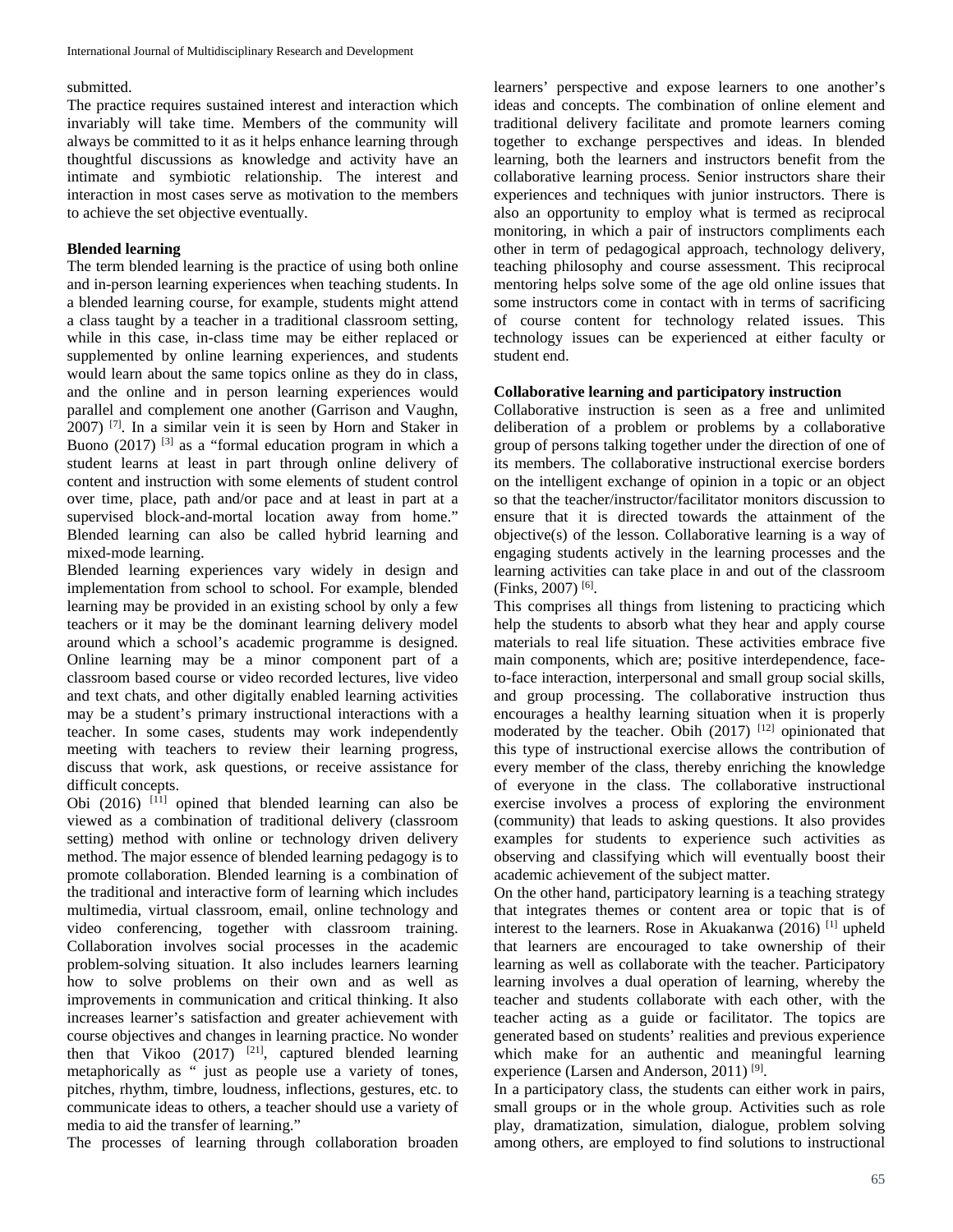issues. This approach can be used to teach a wide variety of topics, as it develops critical thinking and creative ways to address learning and pressing social issues, thereby helping to minimize the boredom associated with teaching and learning of some disciplines.

## **Digital natives**

This term advocates a familiarity with technology. Digital natives refer to a novel set of students enrolling in educational programmes that are, the young generation as (native speakers) of the digital language of computers, social media, videos, video games and among other sites on the internet (Prensky, 2001)  $[14]$ . Digital natives are clam with technology and computers at the initial age and see technology to be an integral and required part of their lives. Teenagers and children today are generally considered to be digital natives as they mainly communicate and learn via computers and texting. Some of the characteristics of digital natives are; they prize freedom and speed, they love to customize things, they are natural collaborators and participants, cherish conversation, seek fun, innovate, surf the net whenever an assignment is given to them among many others.

To meet the distinctive learning needs of digital natives, Investopedia  $(2017)$ <sup>[8]</sup> advocates that digital tools are able to respond immediately to the natural, exploratory and interactive learning style of students today. These tools will help in creating a community of practice among the students by creating constant accessibility, immediacy and mobility to teachers/facilitators/instructors. Hence, learning how to use these digital tools not only provides unique learning opportunities for digital natives, but they also provide the necessary skills that will define their future success in the digital age. Digitalization has no doubt brought about a rude shift to a radical change in our students. Today's students are no longer the people our traditional educational system was designed to teach (Prensky, 2001)<sup>[14]</sup>.

#### **Communities of practice among digital natives**

In line with the views of United Nations Education Scientific and Cultural Organization (UNESCO) (2017) [20], for there to be a blend of communities of practice among digital natives so as to encourage collaborative and participatory learning, three key factors need to be considered.

These factors are; accessing new knowledge, networking and developing collective intelligence.

Accessing new knowledge*-*the traditional knowledge does not understand the world of the  $21<sup>st</sup>$  century and for this sharp misunderstanding to be addressed, the basic knowledge of the digital natives need to be improved so highly from read, write, and count. This is because knowledge cannot be abridged to the addition of traditional school subjects. There is an incredible accumulation of knowledge that cannot be abridged to the addition of traditional school subjects. There is an incredible accumulation of knowledge, the knowledge that is ever more complex.

Networking *–* in time past, individuals were used to categorizing and pyramidal structures in organizations and in their ways of doing things, thereby making them be aligned to a particular method of life. However, in recent times, the entrance of networks has diversified the way of doing things

and likewise learning, as networks are everywhere. A network could be seen as a set of points (pieces of information, persons, web pages, and so on) linked by controls (direct access, a click of the mouse, internet connection, and so on). In a network, one finds completely different hierarchies, as one can assess a point in many ways.

Developing collective intelligence *–* In years past, education was seen as that of individual competences, individual intelligence, and individual memory, among others. Currently, networking, collaboration and participation through information communication technology permit various means of cooperating and developing novel ideas, at a collective level. Collective intelligence is the key. Collective intelligence does not necessarily mean the add ups/add-ons of individual intelligence in a group; alternatively, it comprises a type of added value, a form of intelligence that cannot be reached at the individual level.

#### **Suggestions**

Based on the findings of this work; Communities of Practice: a Blended Strategy for Collaborative and Participatory Instructional Exercise among Digital Natives, the following suggestions were offered.

- 1. For any community of practice, there must be definiteness of purpose so as to detect error and illusion.
- 2. The individual/learners and participants need to be very conversant with technology as it is the main language of communication.
- 3. Acquiring knowledge in any community should be considered in the context of complexity, whole among other forms as its diversification is encouraged through the network.
- 4. The Government should support in providing an enabling environment for accelerated Information and Communication Technology (ICT) compliance among students and faculty.

#### **Conclusion**

As the body is made up of component parts that make the whole body and the proper functioning of each part leads to the complete well-being of the body, so is communities of practice. The characteristics of the community should be taken into consideration when initiating any community of practice. In addition, it relates to digital natives who also need to be guided by the teacher/instructor for there to be a blend of instructional exercise. Through this, learners could participate and collaborate effectively for all (teachers/instructors and learners) to gain meaningfully.

#### **References**

- 1. Akuakanwa GO. Contemporary issues in the teaching and learning of history contemporary issues in curriculum implementation. Owerri. Hysab Publishers, 2016.
- 2. Alamma SI. Fundamental principles of science teaching and learning. Port Harcourt: Volex Publishers, 2008.
- 3. Buono J. Blended learning: why it is taking the lead in education, 2017. Available online at https://blog.cognifit. com/blended-learning/. Retrieved July 28, 2018.
- 4. Chikh A, Berkani L. Communities of practice of elearning, an innovative learning space for e-learning